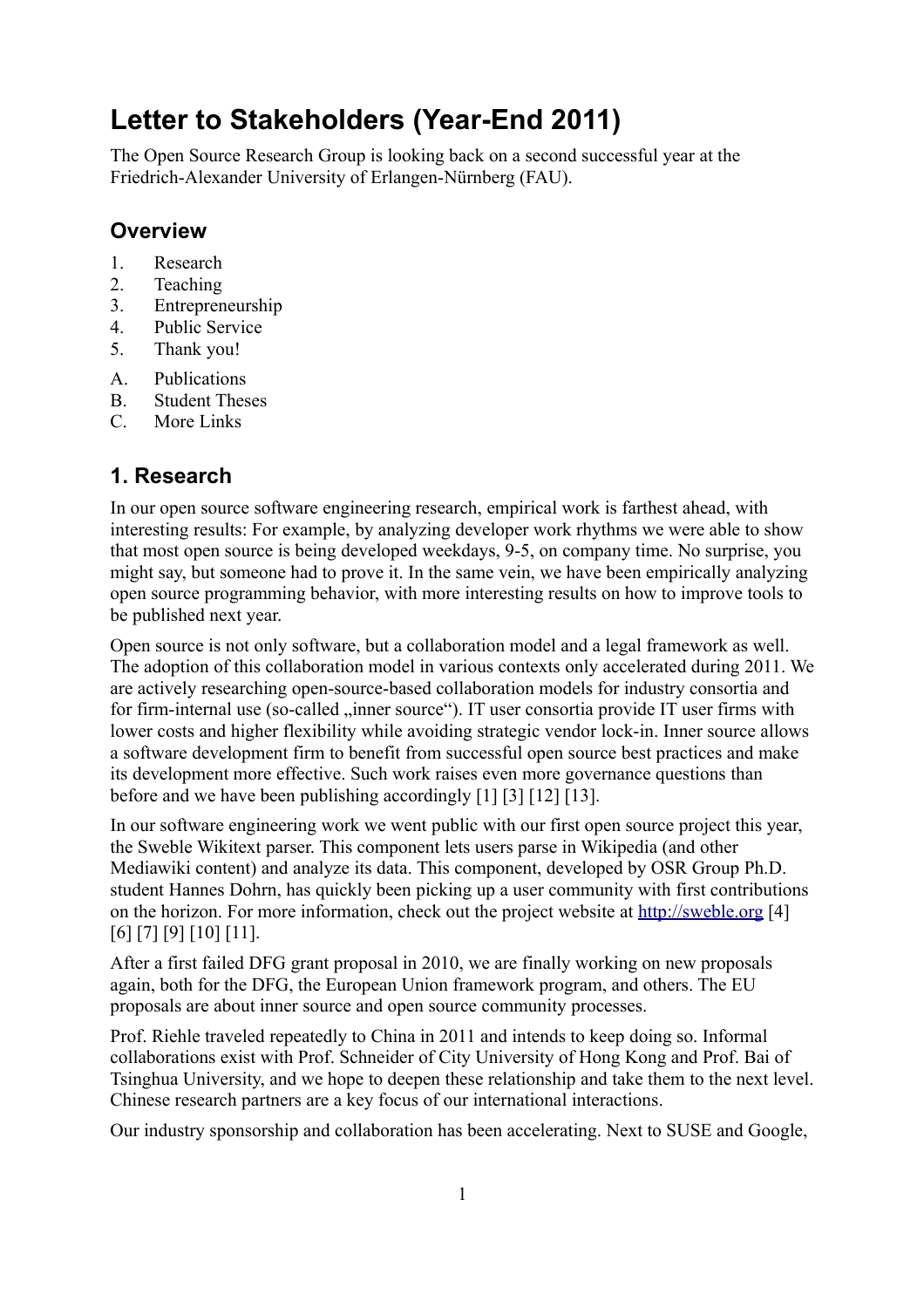our 2010 sponsors, who continued their sponsorship, we added Bearingpoint and Bosch as new 2011 project partners and sponsors. We are looking forward to more fruitful years of collaboration. We were also able to receive friendly financial gestures from GfK, Univention, Quinscape, and WeWebU and are looking forward to future collaboration as well.

In addition, we performed the usual services on journal (ISM, IEEE Software, SoSyM, JSS, IST) and conference committee (OSS, ICSE (SEIP Track), AOSD (Modularity Track), HT (Track 3)) review boards.

### **2. Teaching**

We teach as part of the applied software engineering alliance at FAU. To our existing classes [AMOS](http://osr.cs.fau.de/category/teaching/amos/) (the "agile methods and open source" lab course), [FIRM](http://osr.cs.fau.de/category/teaching/firm) (how software product firms work), and [NYT](http://osr.cs.fau.de/category/teaching/thesis/) ("nailing your thesis", i.e. how to perform research) we added the new classes [PROD](http://osr.cs.fau.de/category/teaching/prod/) (software product management) and [ARCH](http://osr.cs.fau.de/category/teaching/arch/) (software architecture). These classes are co-taught with [our industry lecturers](http://osr.cs.fau.de/2011/10/18/industry-lecturers-supporting-osr-and-pswt-teaching/) Dr. Martin Jung, Dr. Erich Meier, Stefan Probst, and Michael Rohrmüller who we would like to thank for their engagement!

We are particularly proud of the product management class, for two reasons: First, product management is perhaps the most important function in software development organizations, yet it is almost completely being neglected in computer science university teaching. Second, we have started to develop our own set of [\(Harvard Business School-style\)](http://www.hbs.edu/mba/academics/howthecasemethodworks.html) cases to improve the dire situation that little good teaching material is available.

A "case" describes in 5-10 pages a specific decision situation that a company once faced and we use it to guide the class discussion around that decision. At the end of the class session a real person from the case comes into class to discuss the students' conclusions! For this, we are collaborating with local companies [\(and are still looking for more\)](http://osr.cs.fau.de/2011/09/13/aufruf-zur-unterstutzung-berufsnaher-lehre-fur-die-softwareindustrie-mittels-case-methode/).

### **3. Entrepreneurship**

2011 was the year when our entrepreneurship teaching was bearing first tangible fruits. The **Mydosis** project, an outgrowth of our 2010 AMOS class, received EXIST funding, about EUR 100,000. Congratulations to the team of Markus Stipp, Christoph Wille, and Johannes Link! [8] We have high hopes that Mydosis will help improve medical practices in pediatrics and turn a profit as well. For more information, check out [http://mydosis.de.](http://mydosis.de/)

**Free Seas Ahoy!**, the 2011 AMOS project, is on its way. Please find a first impression at [http://fsahoy.com.](http://fsahoy.com/)

### **4. Public service**

During 2011, Prof. Riehle provided his expert opinion in various forums. The two main noteworthy (and pro-longed) engagements that we can publicly talk about are his membership of

- an expert advisory board to one of the public foundations for the German Enquette Commission "Internet und Digitale Gesellschaft", and
- an expert advisory board to the "Open Commons Region Linz", which advises the city and region of Linz in their Open Government, Open Data, Open Source, etc. efforts.

Not surprisingly, Prof. Riehle has been spending a fair amount of time in Berlin this last year.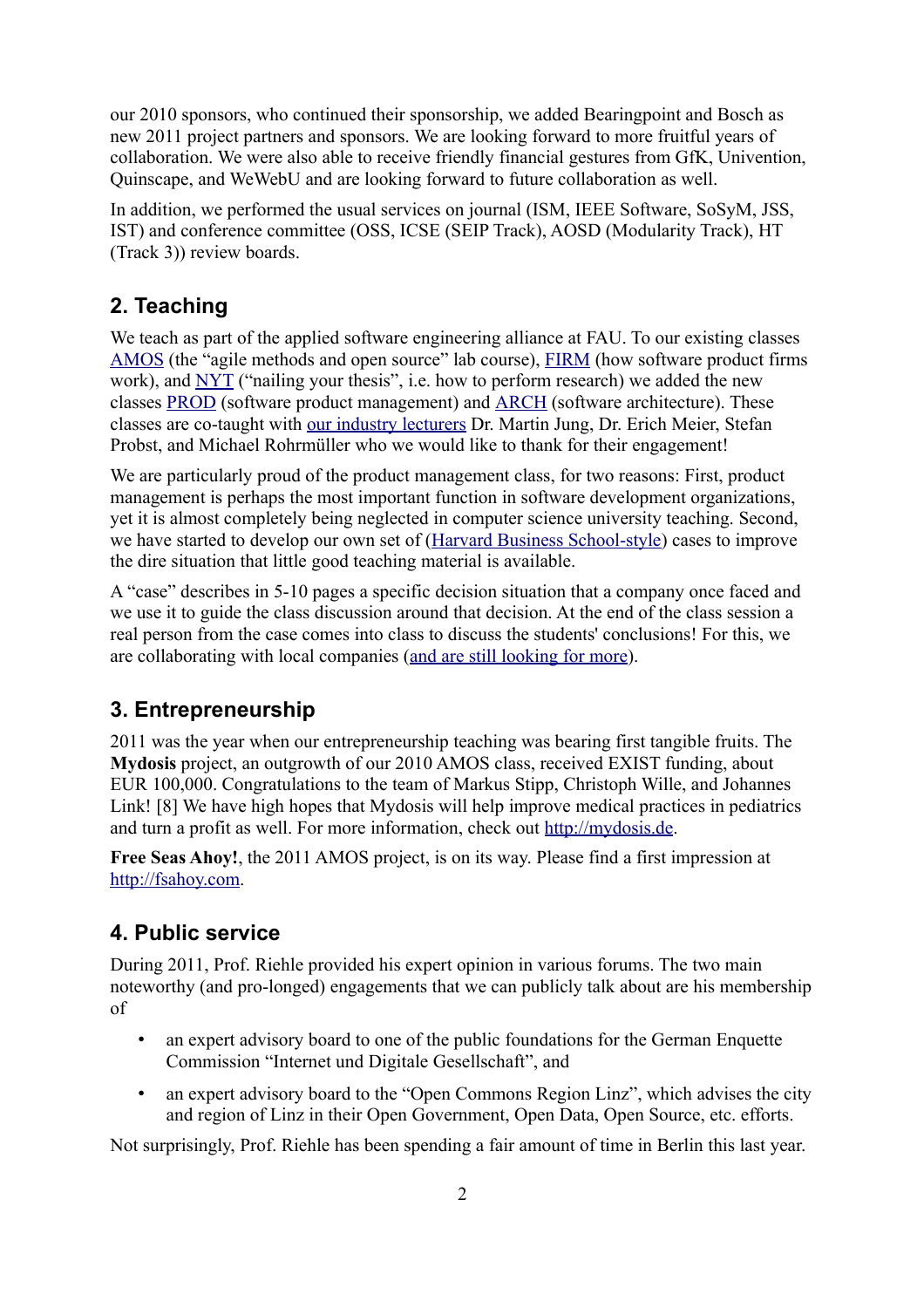# **Thank You!**

At the end of this year we would like to thank

- SUSE, Google, Bearingpoint, Bosch, Univention, GfK, Quinscape, and WeWebU for their new or continued sponsorship,
- Dr. Martin Jung, Dr. Erich Meier, Stefan Probst, and Michael Rohrmüller for their engagement in helping us teach practical software engineering and entrepreneurship, and
- Prof. Bernd Hindel, Prof. Detlef Kips, Dr. Norbert Oster, and Dr. Klaudia Dussa-Zieger for their collaboration as part of the Applied Software Engineering Alliance.

All the best for 2012! And please subscribe to our blog at [http://osr.cs.fau.de](http://osr.cs.fau.de/) for on-going information and late-breaking news!

For the Open Source Research Group,

Prof. Dr. Dirk Riehle, M.B.A.

# **A. Publications**

Abstracts and PDFs are available from [http://dirkriehle.com/publications.](http://dirkriehle.com/publications)

- [1] RIEHLE, D. 2011. Controlling and Steering Open Source Projects. IEEE Computer vol. 44, no. 7 (July 2011), 93-96.
- [2] RIEHLE, D. 2011. Lessons Learned from Using Design Patterns in Industry Projects. Transactions on Pattern Languages of Programming II, LNCS 6510. Springer-Verlag, 2011, 1-15.
- [3] RIEHLE, D. 2011. The Single-Vendor Commercial Open Source Business Model. Information Systems and e-Business Management. Springer Verlag, 2010, 13 pages. Republished from The Commercial Open Source Business Model. Value Creation in e-Business Management, LNBIP 36. NELSON, M.L. et al., Eds. Springer Verlag, 2009, 18–30. Republished from The Commercial Open Source Business Model. In Proceedings of the 15th Americas Conference on Information Systems (AMCIS 2009). AIS Electronic Library, 2009, Paper 104.
- [4] DOHRN, H., AND RIEHLE, D. 2011. Design and Implementation of the Sweble Wikitext Parser: Unlocking the Structured Data of Wikipedia. In Proceedings of the 7th International Symposium on Wikis and Open Collaboration (WikiSym 2011). ACM Press, 2011.
- [5] SCHÖNDIENST, V., KRASNOVA, H., GÜNTHER, O., AND RIEHLE, D. 2011. Micro-Blogging Adoption in the Enterprise: An Empirical Analysis. In Proceedings of the 10th International Conference on Wirtschaftsinformatik (WI 2011), 931-940.
- [6] DOHRN, H., AND RIEHLE, D. 2011. WOM: An Object Model for Wikitext. Technical Report CS-2011-05 (July 2011). University of Erlangen, Germany, 2011.

## **B. Student Theses**

Abstracts and PDFs are available from [http://osr.cs.fau.de/category/final-theses/.](http://osr.cs.fau.de/category/final-theses/)